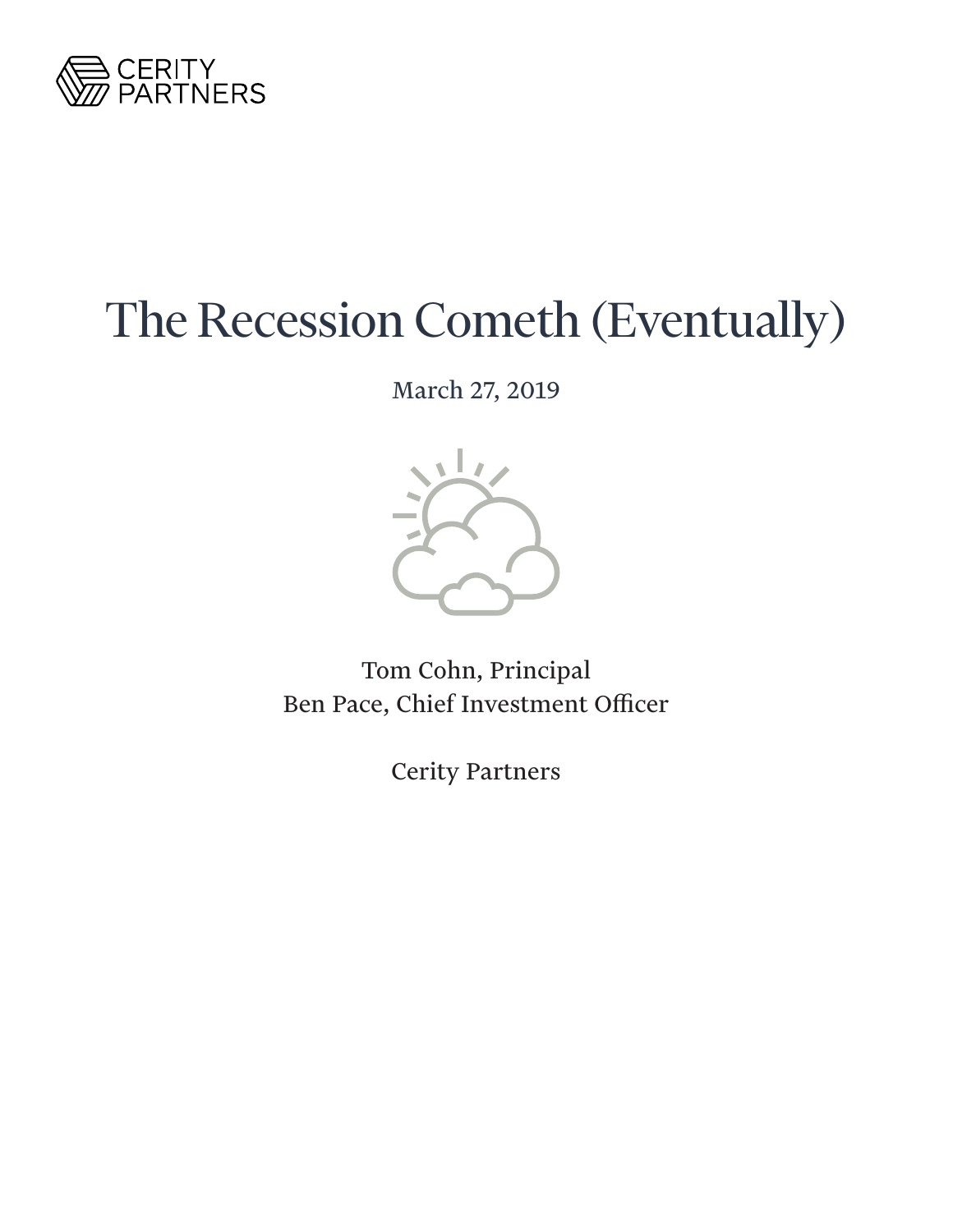

## **The Recession Cometh (Eventually)**

**Executive Summary**

Should we worry about a recession in 2019? It's the question many investors are asking and one that can't be answered definitively. However, we can share our perspective based on current economic conditions, and at this point, we believe a recession is unlikely to occur this year.

While economic growth is slowing, slow growth is still growth, and signs do not point to a recession in the near term. The entire yield curve has yet to invert. The difference between the 10-year and 2-year Treasury rate remains positive. Additionally, the housing markets appear to be recovering. Lastly, the Institute for Supply Management (ISM) data, viewed as a leading economic indicator, is above 50 for manufacturing and services, a sign the economy is still growing.

Eventually, a recession will come, but there is no ironclad rule of when that day will arise. So we would argue a better question to ask is how could this recession be different from past ones?

Each cycle comes attached with a specific set of circumstances that define its shape, and no two recessions are alike in both duration and impact. For example, the 2001 recession only lasted eight months during which gross domestic product (GDP) dropped just 0.4%, and the market declined 49%. During the 2008 recession, the market was down 57%, and GDP fell 4%. And not all recessions follow the historical recession playbook:



To help assess the potential impact of the next recession, watch for developments in:

- **1. Monetary policy.** Future Fed actions have the potential to spur or slow growth.
- **2. Corporate debt.** Current debt levels are high, increasing the risk of defaults and reducing capital spending.
- **3. China.** Slowing growth in China could have ripple effects here in the U.S.

We would also argue that the focus on the timing of the next recession is misplaced. Looking out over the next six months, we do not foresee a recession, but that can change unexpectedly. The more important consideration is the risk investors are taking in their portfolios. As the December equity market plunge reminded us, risk comes at us suddenly. Portfolios should be positioned appropriately to better weather whatever the markets and economy may bring.

[ceritypartners.com](www.ceritypartners.com)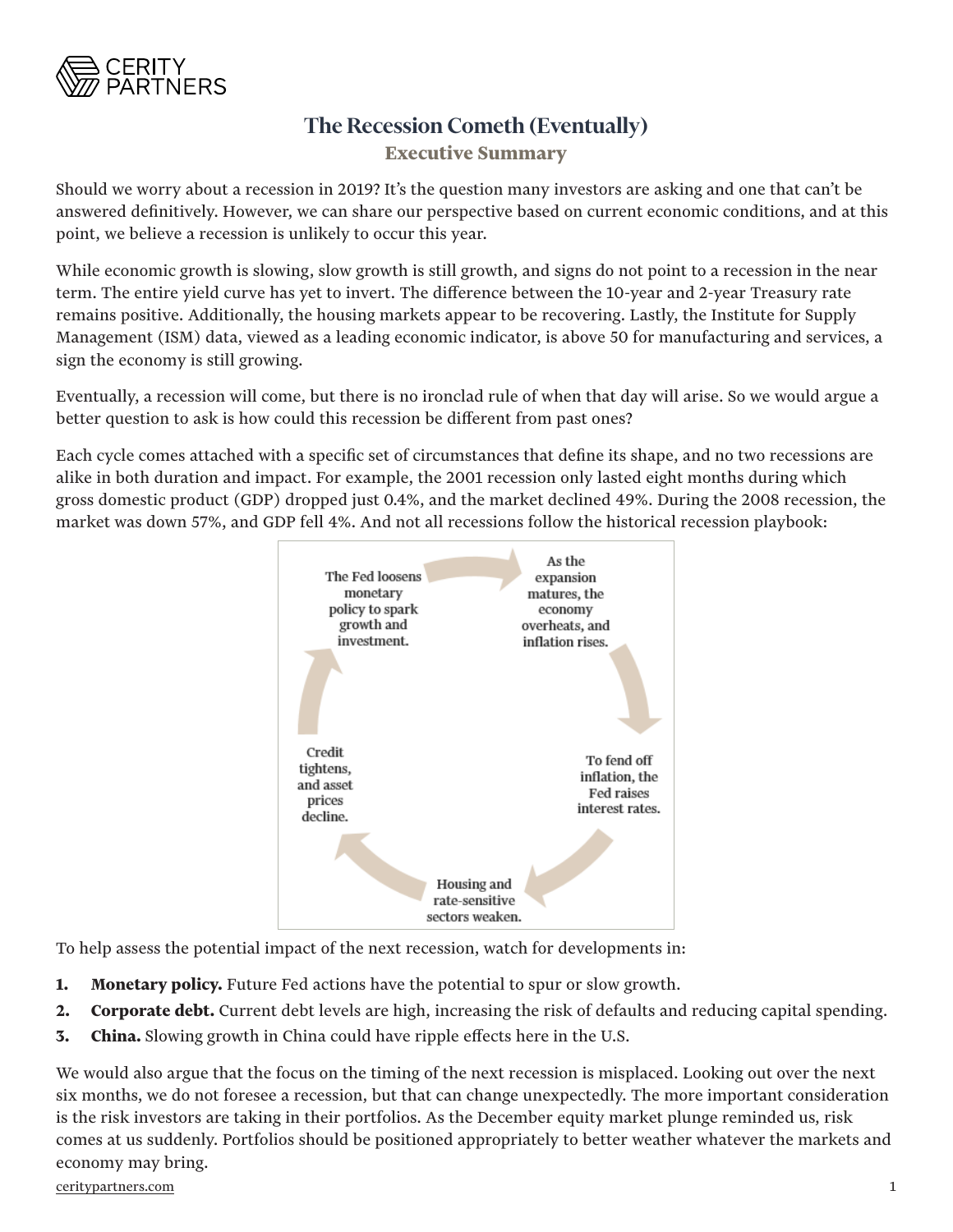# **The Recession Cometh (Eventually)**

Since the end of the global financial crisis, prognosticators have compared the economic cycle to that of a baseball game—constantly wondering what inning we're in. In the last five months, the movement in stock prices has once again forced investors to reconsider their views on the next recession, and question whether we are indeed in the bottom of the ninth.

Investors were confounded by the swiftness of the market sell-off in December against the backdrop of strong fundamentals and could be forgiven for not fearing a recession three months ago. There was a laundry list of reasons to remain bullish heading into the fourth quarter: earnings growth of 20% plus, benign inflation, low corporate default rates, a strong consumer and the lowest unemployment rate in nearly 50 years.

However, despite the velocity of the market recovery and the retreat of the Fed, deteriorating economic data begs the question, should we worry about a recession in 2019?

#### **Bear Tracks**

Recessions are most commonly defined as a contraction in economic growth and have historically been accompanied by bear markets in equities, which explains why people are obsessed with forecasting the next one.

| <b>Bear Markets Since 1960</b>       |           |                |             |
|--------------------------------------|-----------|----------------|-------------|
| <b>Start</b>                         | End       | <b>Decline</b> | <b>Days</b> |
| 12/12/1961                           | 6/26/1962 | $-28.0\%$      | 196         |
| 2/9/1966                             | 10/7/1966 | $-22.2%$       | 240         |
| 11/29/1968                           | 5/26/1970 | $-36.1%$       | 543         |
| 1/11/1973                            | 10/3/1974 | $-48.2%$       | 630         |
| 11/28/1980                           | 8/12/1982 | $-27.1%$       | 622         |
| 8/25/1987                            | 12/4/1987 | $-33.5%$       | 101         |
| 3/24/2000                            | 10/9/2002 | $-49.1%$       | 929         |
| 10/9/2007                            | 3/9/2009  | $-56.8%$       | 517         |
| <b>Average</b>                       |           | $-39.0\%$      | 512         |
|                                      |           |                |             |
| <b>Denotes during U.S. recession</b> |           |                |             |

Since World War II, there have only been three occasions where the S&P 500 entered a bear market without a corresponding recession (1961-1962, 1966, and 1987).

Source: Yardeni Research, Factset

So while the market can (and does) go down without a recession, substantial and more prolonged declines tend to occur during one. Without an impending recession, the stock bull market is likely to continue. When one's on the horizon, there is likely more downside to come. Our view has remained consistent over the past three months; we believe a recession is unlikely in 2019.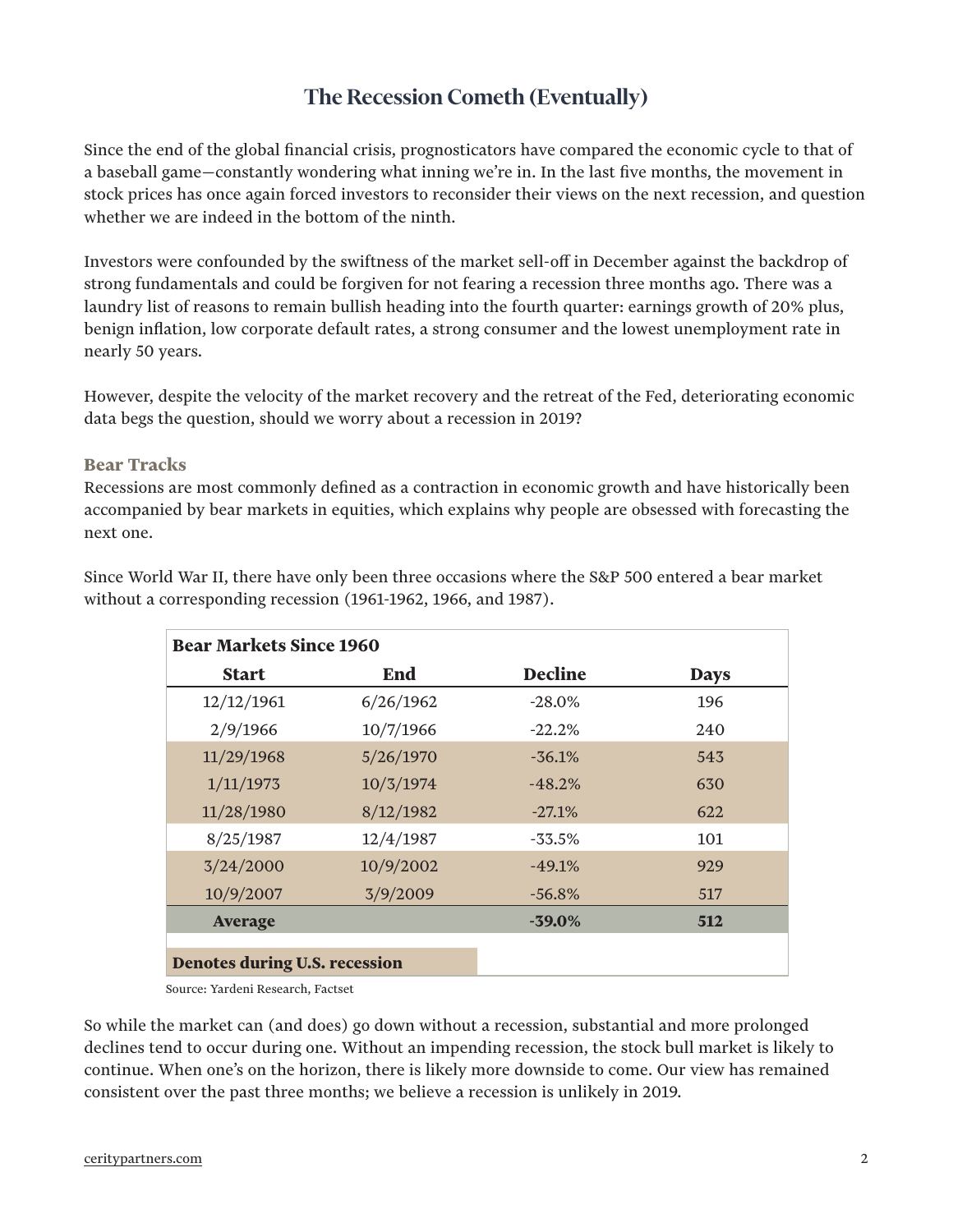## **Expanding Expansion Cycles**

The history of American recessions can be simplistically broken into two eras: pre- and post-Great Depression. Up through the Great Depression, recessions were frequent and lengthy. There were 21 in all, averaging 21 months with four lasting more than 30. The average expansion during this time was 26 months.

There have been 12 recessions in the post-Great Depression era with an average length of 11 months and none lasting longer than 18. Additionally, expansions have become longer, persisting 65 months on average. At 117 months and counting, the current one is unusually long.

This change in the duration of the business cycle is primarily the result of:

- **1. The Fed and monetary policy**. The emergence of the Federal Reserve and a counter-cyclical monetary policy helped smooth the business cycle. While the United States had experimented with central banks previously, the Federal Reserve was not created until 1914. Even then, the Fed didn't achieve credibility until after the Great Depression. In the lead up to the 1930s, it frequently stumbled on how to introduce policy.
- **2. The changing composition of our economy.** For the first half of the 20th century, the U.S. was a manufacturing-based economy, producing merchandise such as cars, consumer appliances and industrial goods. Over the last 50 years, the economy has become more service-based. Better inventory management and the shift to services have helped expand the market cycle as capital flows more efficiently throughout the economy.



The expansion of the credit system, especially post-1971 when President Nixon de-pegged the dollar from gold, has also played a role in changing the business cycle. As a result of all these shifts, the U.S. is experiencing longer periods of growth and shorter recessions.

#### [ceritypartners.com](www.ceritypartners.com)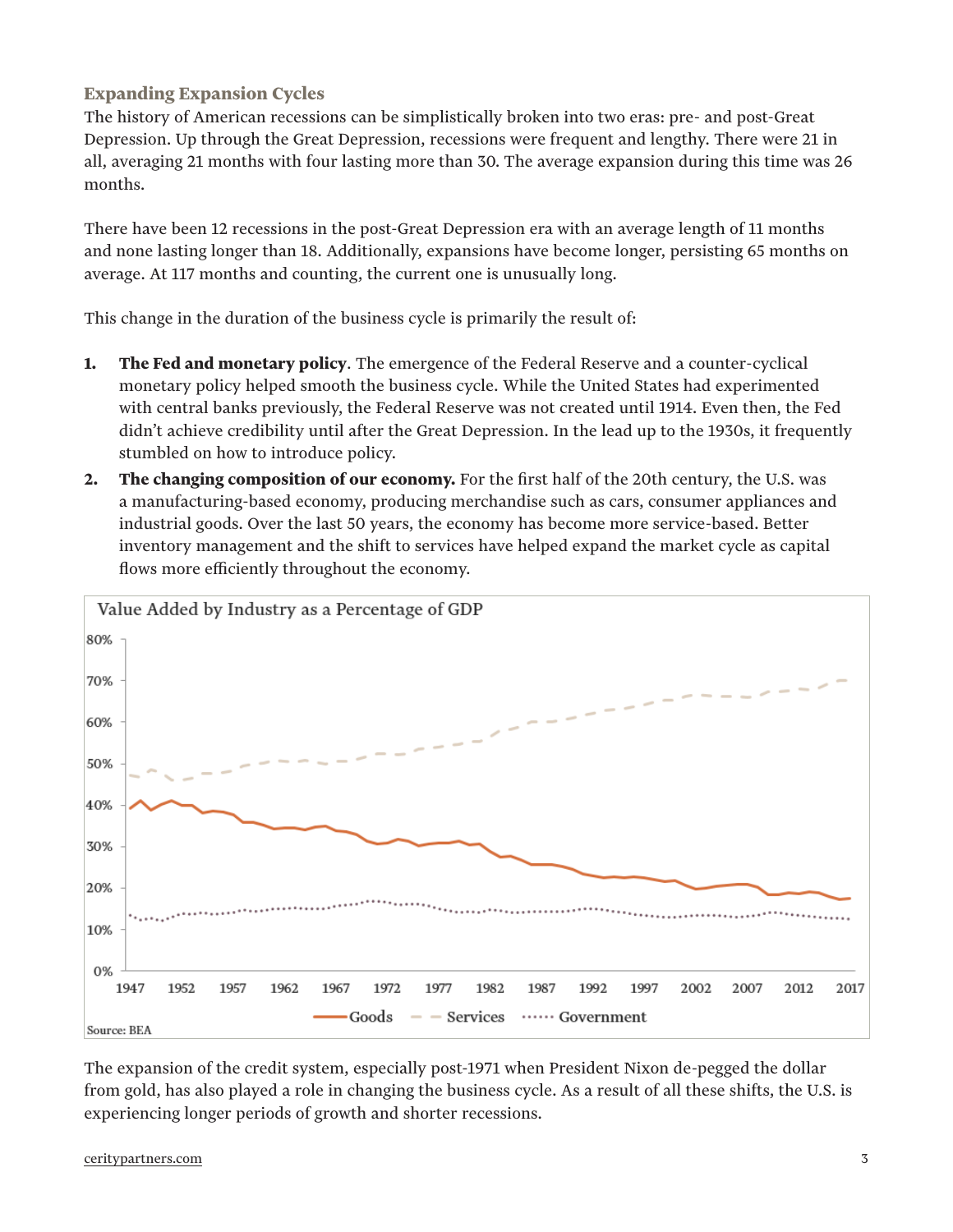### **The Recession Playbook**

While personal consumption makes up approximately 70% of the U.S. economy, fluctuations in investment typically drive recessions. According to a Capital Economics study of 45 recessions in developed countries since 1960, tight monetary policy is the number one catalyst for recessions.

The story goes as follows:

- As the expansion matures, the economy overheats, and inflation pressures begin to rise. The Federal Reserve, attempting to fulfill its inflation-fighting mandate, tightens monetary policy.
- As interest rates rise, rate-sensitive sectors such as housing weaken and the economy begins to contract. You can see in the chart below that declines in residential investment (housing) have led to recessions.



• Credit conditions tighten leading to a feedback loop that restricts lending to borrowers, further depressing investment. The inversion of the yield curve (measured by the difference between the 10-year and 2-year Treasury rate) signals tightening conditions in the financial economy.

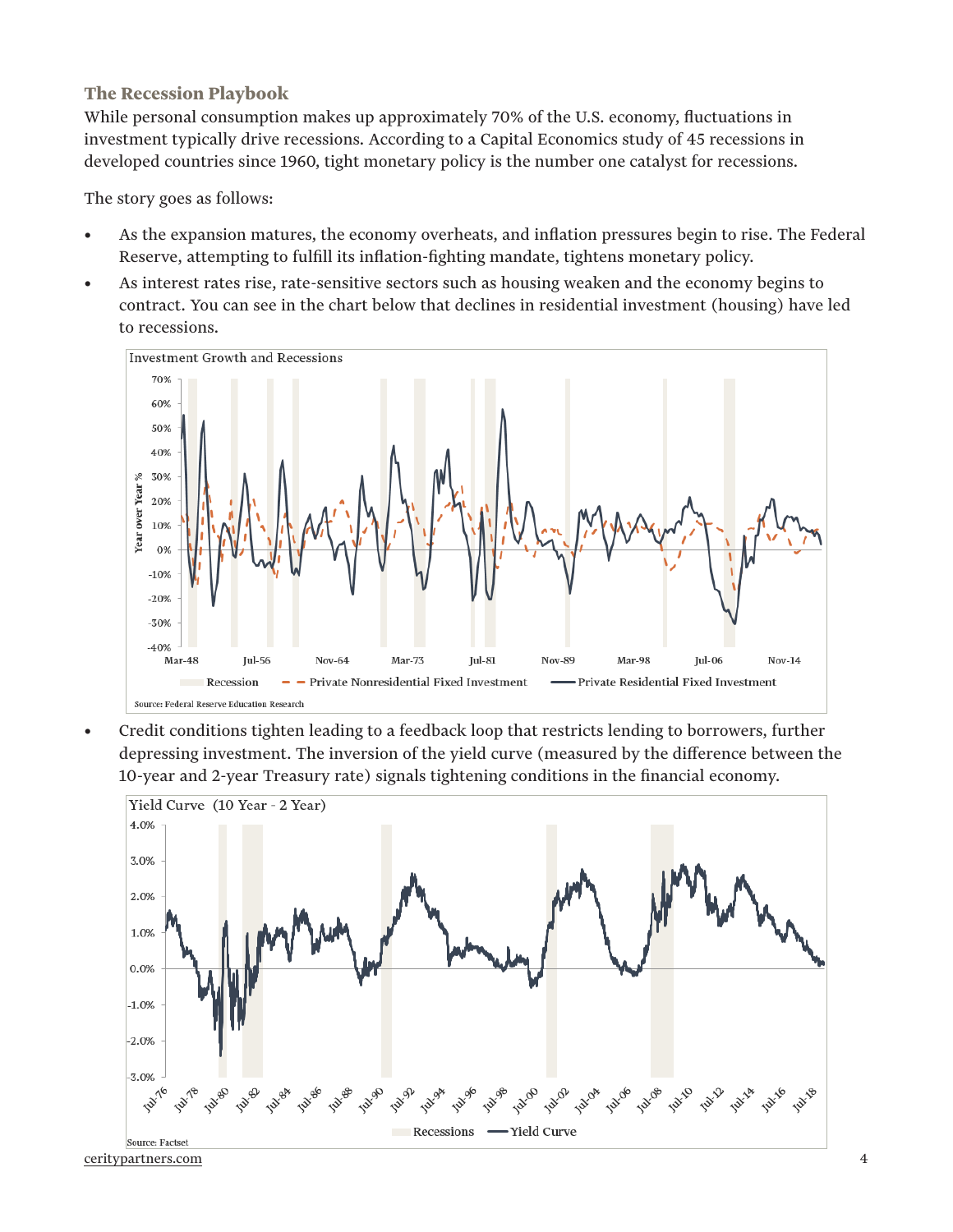• Eventually, the process reverses itself as asset prices fall too far, and expectations become too pessimistic. Financial conditions ease as the Fed loosens monetary policy, investment picks up, and the economy starts to grow.

#### **Making Their Own Rules**

When we talk about the prospect of a recession, we have to be mindful that, despite the playbook, not all recessions are alike or have the same impact on the markets. Take the last two recessions for example.

The 2001 recession was unique in that it did not involve a contraction in consumer spending or residential investment. The economy enjoyed a massive technology boom in the software and telecommunication sectors. Alongside the boom was a massive speculative bubble in technology and internet stocks. Ultimately, the over-investment led to a severe contraction in capital expenditures. The recession was shallow and short (8 months), and from beginning to end, gross domestic product (GDP) declined just 0.4%. However, the impact on the equity market was painful and lasting. The bear market from 2000 to 2002 persisted for more than 900 days and took the market down 49%.

Contrast that with the 2008 recession, the largest financial crisis since the Great Depression. It followed the typical playbook of an over-build and contraction in the housing sector. The difference this time was that the weakness bled into the financial sector, causing a modern day banking panic. Like the 2001 recession, the equity market experienced a severe crash, dropping 57%. However, the economic impact was deeper; GDP contracted 4%.

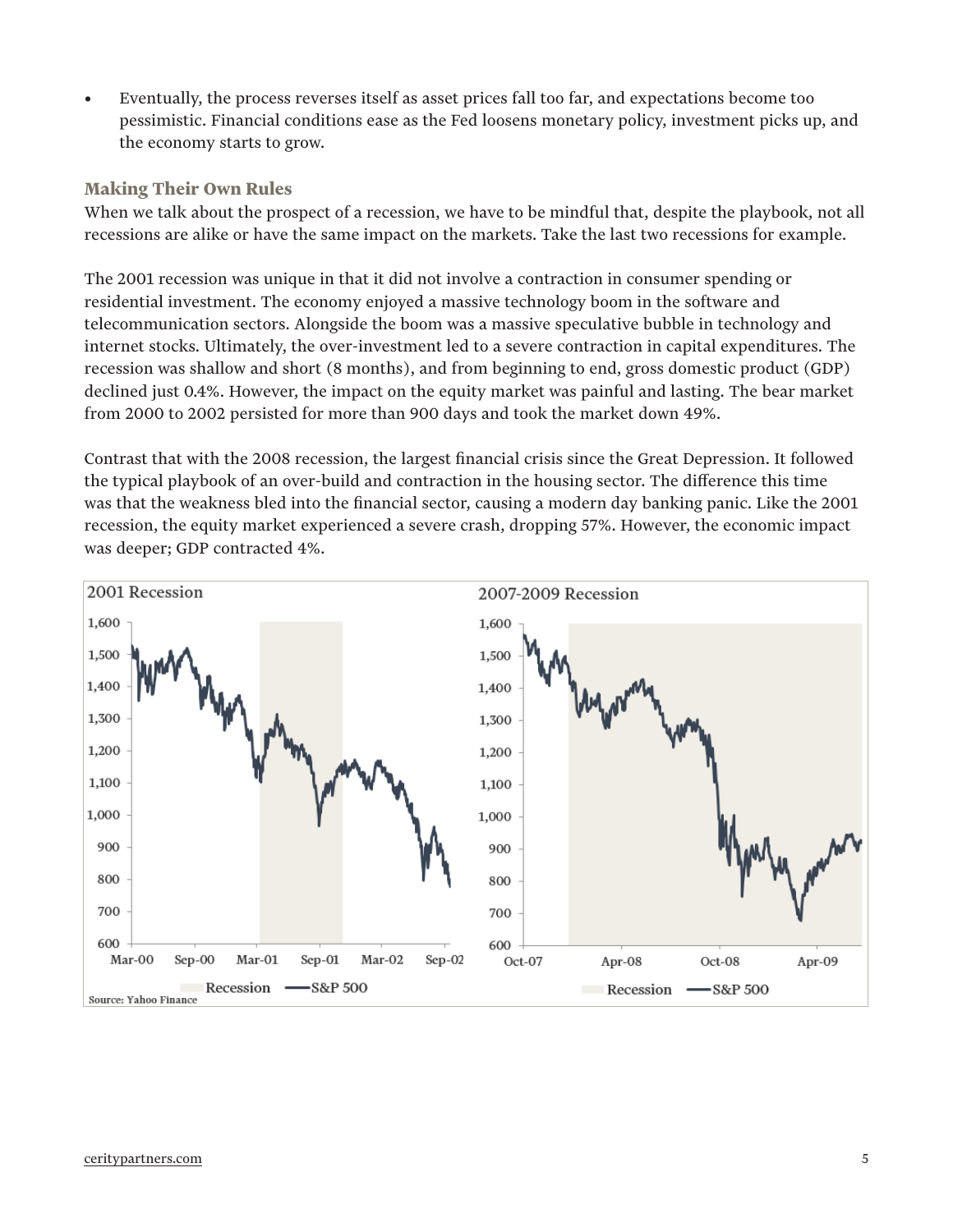### **Today's Climate**

U.S. economic data released over the last two months point to a slowdown in growth. Analysts have lowered estimates for S&P 500 Q1 earnings, now forecasting a decline in year-over-year growth. Of the biggest threats to the economy coming into the year, a Fed policy error now looks unlikely in the short term. The Fed has backed off its gradual tightening path and has now signaled it may be close to its neutral rate. Currently, inflation remains in control and below the Federal Reserve's 2% target. The rest of the global monetary and fiscal regimes are not far behind. China has introduced a series of fiscal initiatives to boost growth in the past three months, and the European Central Bank announced another round of its lending program to ease financial conditions.

Slow growth is still growth, and signs do not point to a recession in the near term. The entire yield curve has yet to invert, and the housing markets appear to be recovering. Lastly, the Institute for Supply Management (ISM) data, viewed as a leading economic indicator, is above 50 for manufacturing and services, a sign the economy is still growing.

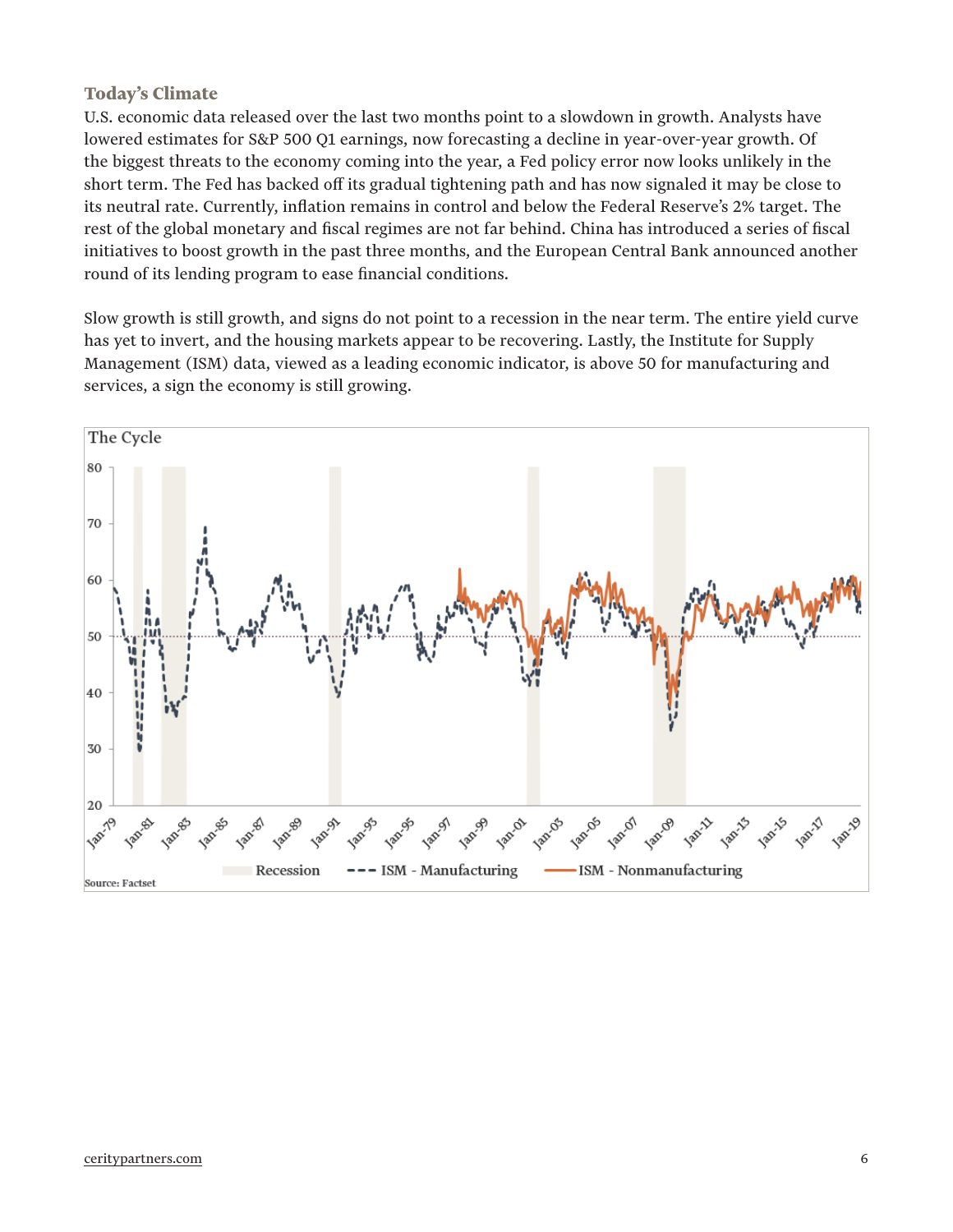#### **Three Areas to Watch**

Rather than attempting to predict the exact timing of the recession, it may be better to ask the question, what could be different compared with the historical recession playbook? The answer will likely depend on any developments in:

- **1. Monetary Policy.** The Fed remains an ever-present threat to misstep by over-tightening. The unprecedented size and breadth of monetary policy make mapping out the duration of the economic cycle more complicated. It is unclear how large of an effect the historically aggressive policy has had in accelerating growth and in turn, what the economic consequences will be once these policies are fully unwound.
- **2. Corporate Debt.** While households have largely deleveraged and banks have strengthened their balance sheets, nonfinancial corporate bonds have exploded to \$5.7 trillion. This trend raises the risk of increased defaults from the corporate sector, impacting the broader economy and causing a reduction in capital expenditures.
- **3. China.** This country is not only struggling with the ultimate outcome of tariff negotiations with the U.S. but with the ongoing need to restructure its economy away from an investment focus. Over the last decade, China has played an important role in stabilizing the global economy alongside the U.S. While the U.S. continues to dominate the global economy, China's influence is gaining. The markets saw a glimpse of this during the 2015-2016 destabilization of the yuan, and during the latest market sell-off, reflecting renewed concerns about Chinese growth. Typically, U.S. recessions have spread outward to the rest of the global economy. This may be changing with slow Chinese growth impacting the U.S. economy.

None of this is to imply we are currently headed for trouble, but only to help investors think about how the next recession could differ from prior episodes.

#### **Forget Baseball**

Perhaps investors have adopted the wrong analogy in likening the business cycle to a baseball game. Even though baseball games can go to extra innings, the majority only last nine. The business cycle, however, has no predefined length. The current expansion is noted not only for its longevity but also for its lackluster growth. Each cycle comes attached with a specific set of circumstances that define its shape. Eventually, a recession will come, but there is no ironclad rule of when that day will arise.

As investors, we accept the risk of cyclicality whenever we invest in assets, such as stocks, that derive their value from future economic prospects. Since the global crisis, investors have become much more attuned to the macro-economic backdrop and have attempted to time and position their investments around shifts in the economic cycle. Many have tried their hand at calling market tops or even the next recession. There have been episodes (2011, 2015-2016) where the economy looked to be on the precipice of a recession but continued to chug along.

Looking out over the next six months, we do not foresee a recession, but that can change unexpectedly. The more important consideration is the risk investors are taking in their portfolios. As the December equity market plunge reminded us, risk comes at us suddenly. Make sure you are prepared.

Contact a Cerity Partners advisor to learn more about our investment perspectives or visit ceritypartners.com.